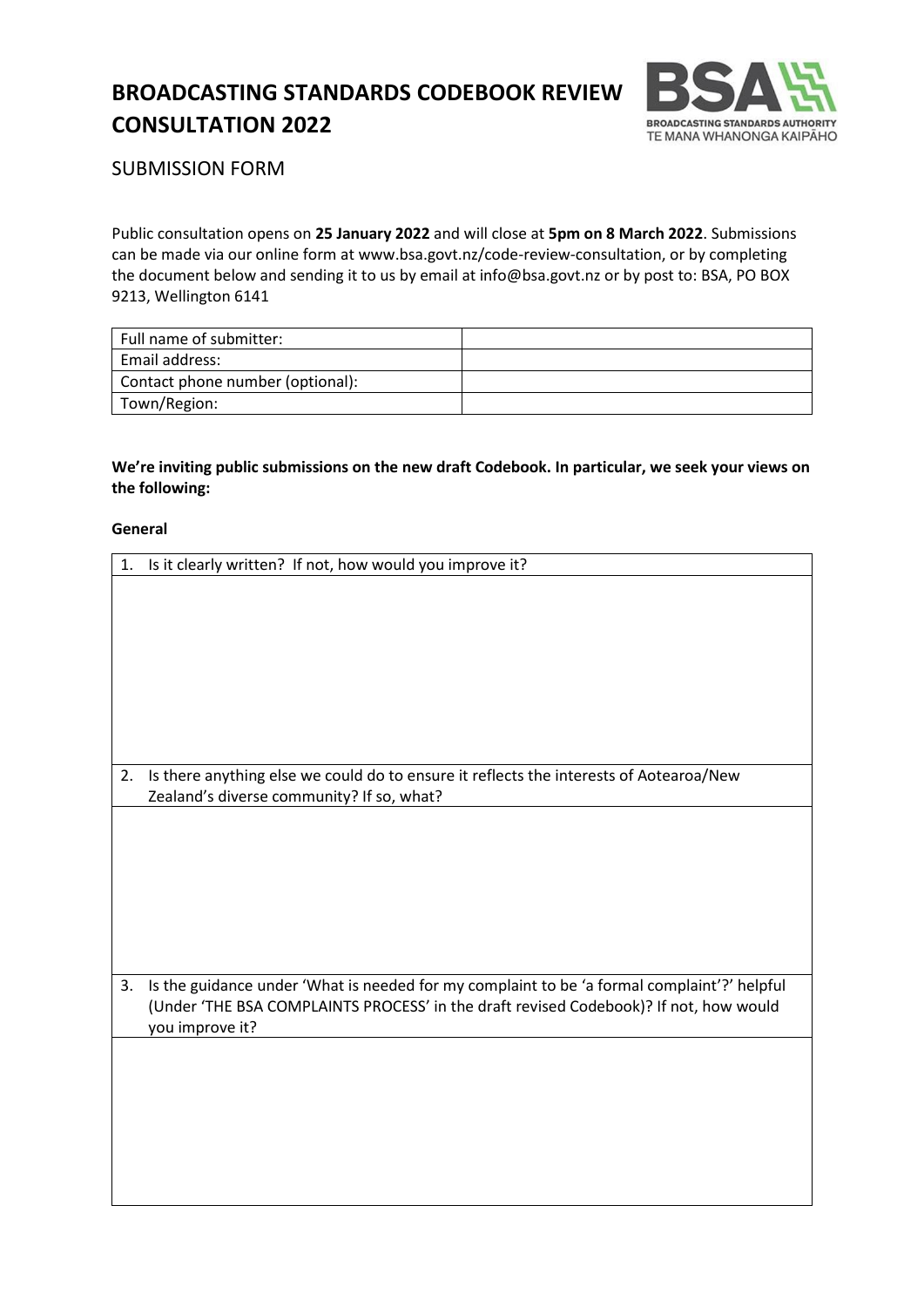| 4. The review seeks to 'future proof' broadcasting standards in the face of an evolving media and |
|---------------------------------------------------------------------------------------------------|
| regulatory environment. However, there are limits to what can be done within current law.         |
| Do you have any suggestions for 'future proofing' the Codebook?                                   |

# **Simplification/Streamlining**

| 5. | The Radio, Free-to-Air-TV and Pay TV codes have been combined (but with a view to            |
|----|----------------------------------------------------------------------------------------------|
|    | preserving key differences between these codes):                                             |
|    | Do you support this?                                                                         |
|    | a.                                                                                           |
|    | Do you have any suggestions to improve the Codebook on this topic?<br>b.                     |
|    |                                                                                              |
|    |                                                                                              |
|    |                                                                                              |
|    |                                                                                              |
|    |                                                                                              |
|    |                                                                                              |
|    |                                                                                              |
|    |                                                                                              |
|    |                                                                                              |
|    |                                                                                              |
|    |                                                                                              |
|    |                                                                                              |
| 6. | The 'good taste and decency' and 'programme information' standards and aspects of the        |
|    | 'violence' standard have been combined into one 'offensive and disturbing content' standard: |
|    | Do you support this?<br>а.                                                                   |
|    | Do you have any suggestions to improve the Codebook on this topic?<br>b.                     |
|    |                                                                                              |
|    |                                                                                              |
|    |                                                                                              |
|    |                                                                                              |
|    |                                                                                              |
|    |                                                                                              |
|    |                                                                                              |
|    |                                                                                              |
|    |                                                                                              |
|    |                                                                                              |
|    |                                                                                              |
|    |                                                                                              |
| 7. | The 'alcohol' and 'law and order' standards and aspects of the 'violence' standard have been |
|    | combined into one 'promotion of illegal, dangerous or antisocial behaviour' standard:        |
|    |                                                                                              |
|    | Do you support this?<br>a.                                                                   |
|    | Do you have any suggestions to improve the Codebook on this topic?<br>b.                     |
|    |                                                                                              |
|    |                                                                                              |
|    |                                                                                              |
|    |                                                                                              |
|    |                                                                                              |
|    |                                                                                              |
|    |                                                                                              |
|    |                                                                                              |
|    |                                                                                              |
|    |                                                                                              |
|    |                                                                                              |
|    |                                                                                              |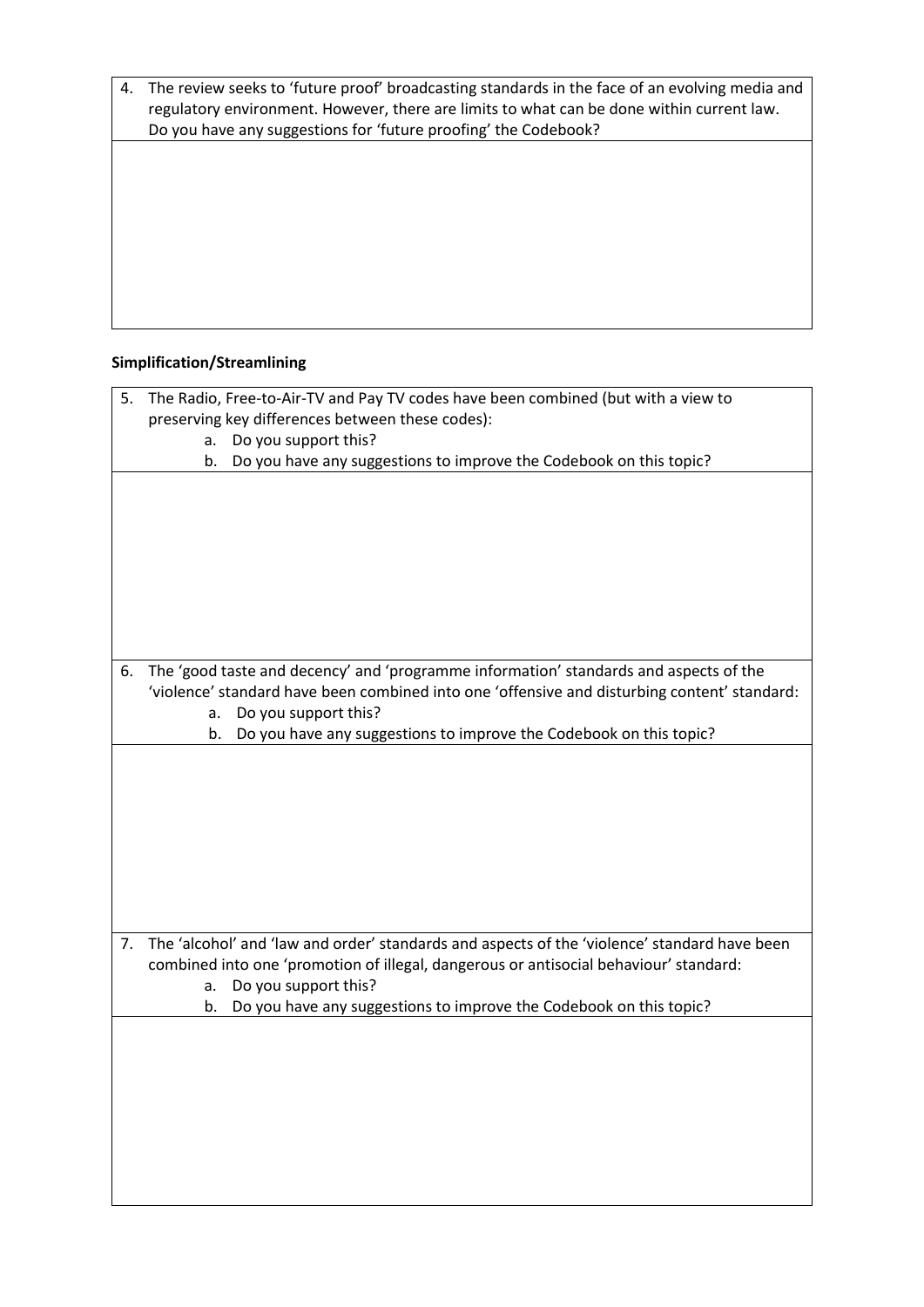# **Discrimination and Denigration Standard**

| 8. Recognising the importance of freedom of expression, a 'high level of condemnation, often |
|----------------------------------------------------------------------------------------------|
| with an element of malice or nastiness' is generally required to breach this standard.       |
| Proposed amendments (guideline 4.2) recognise that 'reinforcing or embedding negative        |
| stereotypes' can be enough in some cases. Do you support this and, if not, why?              |

### **Balance Standard**

| 9. Amendments to the balance standard and commentary recognise that, given the current      |
|---------------------------------------------------------------------------------------------|
| proliferation of media/information sources, balancing viewpoints will normally be available |
| across time, different programmes or different media (such that complaints under this       |
| standard will rarely be upheld). Do you support this and, if not, why?                      |

### **Accuracy Standard**

| 10. The obligation to correct material errors of fact has been elevated from a 'guideline' to form  |
|-----------------------------------------------------------------------------------------------------|
|                                                                                                     |
| part of the standard itself. Do you support this and, if not, why?                                  |
|                                                                                                     |
|                                                                                                     |
|                                                                                                     |
|                                                                                                     |
|                                                                                                     |
|                                                                                                     |
|                                                                                                     |
|                                                                                                     |
|                                                                                                     |
|                                                                                                     |
|                                                                                                     |
|                                                                                                     |
|                                                                                                     |
|                                                                                                     |
| 11. Amendments to the guidelines (guideline 6.1) clarify this standard's potential application with |
|                                                                                                     |
| respect to analysis, comment or opinion (ie where facts referred to, or on which such content       |
| is based, are misleading). Do you support this and, if not, why?                                    |
|                                                                                                     |
|                                                                                                     |
|                                                                                                     |
|                                                                                                     |
|                                                                                                     |
|                                                                                                     |
|                                                                                                     |
|                                                                                                     |
|                                                                                                     |
|                                                                                                     |
|                                                                                                     |
|                                                                                                     |
|                                                                                                     |